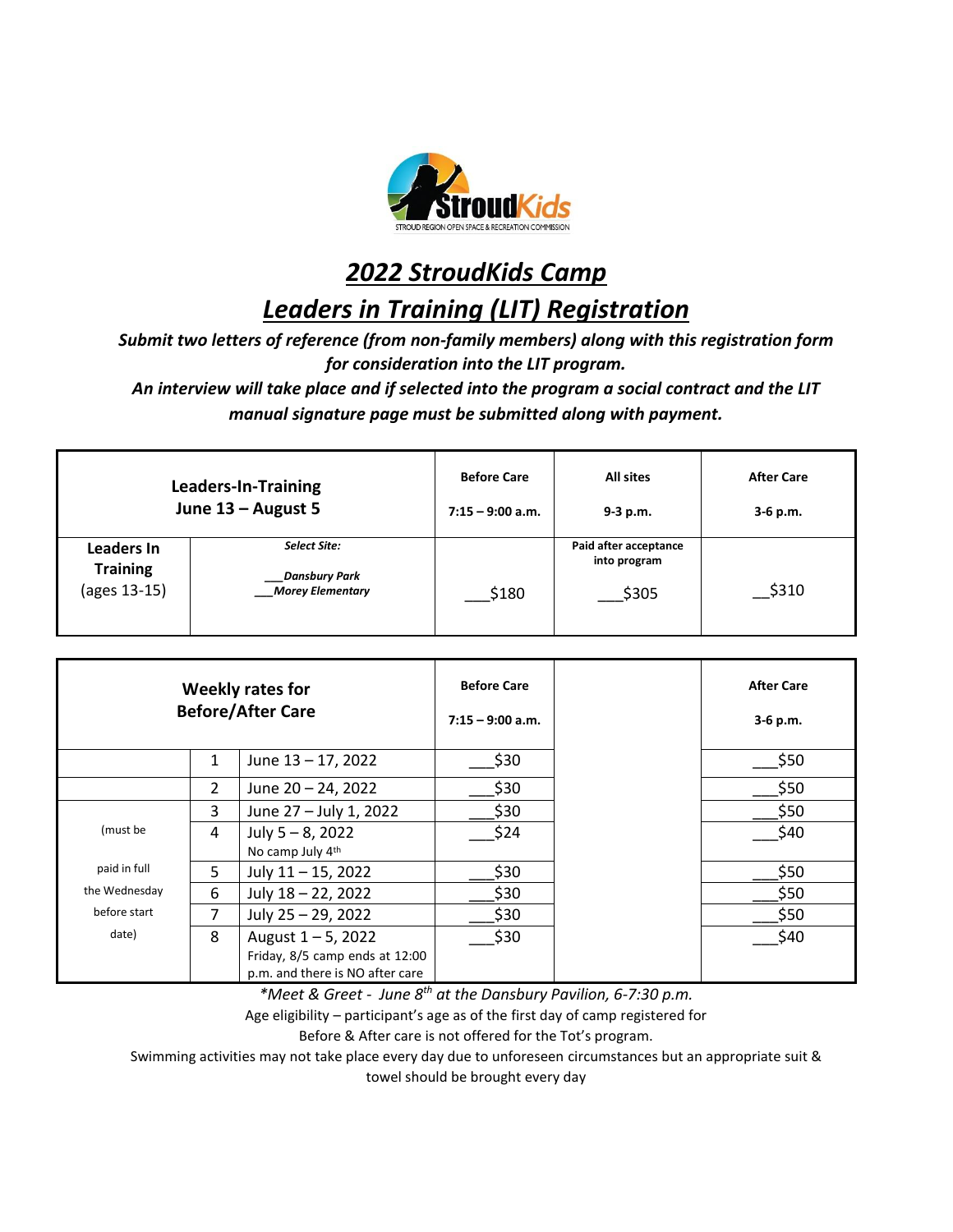# *2022 StroudKids LIT Summer Day Camp Registration & Health Form*

| <b>PARTICIPANT</b>                                                                                                                         |                                     |              |
|--------------------------------------------------------------------------------------------------------------------------------------------|-------------------------------------|--------------|
|                                                                                                                                            |                                     |              |
|                                                                                                                                            |                                     |              |
| Municipality: __East Stroudsburg Borough__Stroudsburg Borough__Stroud Township__other______________                                        |                                     |              |
|                                                                                                                                            |                                     |              |
|                                                                                                                                            | T-shirt size: YS YM YL AS AM AL AXL |              |
| PARENT(S)/GUARDIAN(S)                                                                                                                      |                                     |              |
|                                                                                                                                            |                                     |              |
| Check here if address is the same as listed above                                                                                          |                                     |              |
|                                                                                                                                            |                                     |              |
|                                                                                                                                            |                                     |              |
|                                                                                                                                            |                                     |              |
|                                                                                                                                            |                                     |              |
|                                                                                                                                            |                                     |              |
|                                                                                                                                            |                                     |              |
| <b>EMERGENCY CONTACTS</b>                                                                                                                  |                                     |              |
| Please list emergency contacts, and all adults who are permitted to pick up child from camp (PHOTO ID                                      |                                     |              |
| REQUIRED). Stroud Region Open Space and Recreation Commission (SROSRC) has my permission to release the                                    |                                     |              |
| above named participant to the following people:                                                                                           |                                     |              |
| <b>NAME</b>                                                                                                                                | <b>RELATION</b>                     | <b>PHONE</b> |
|                                                                                                                                            |                                     |              |
|                                                                                                                                            |                                     |              |
|                                                                                                                                            |                                     |              |
| *List any individual(s) who is (are) not permitted to pick up child. (A copy of the court order must be provided &<br>please alert staff.) |                                     |              |

#### **EMERGENCY MEDICAL INFORMATION**

List and explain if there are any special medical conditions, special needs, allergies, or restrictions to be aware of?

\_\_\_\_\_\_\_\_\_\_\_\_\_\_\_\_\_\_\_\_\_\_\_\_\_\_\_\_\_\_\_\_\_\_\_\_\_\_\_\_\_\_\_\_\_\_\_\_\_\_\_\_\_\_\_\_\_\_\_\_\_\_\_\_\_\_\_\_\_\_\_\_\_\_\_\_\_\_\_\_\_\_\_\_\_\_\_\_\_\_\_\_\_ \_\_\_\_\_\_\_\_\_\_\_\_\_\_\_\_\_\_\_\_\_\_\_\_\_\_\_\_\_\_\_\_\_\_\_\_\_\_\_\_\_\_\_\_\_\_\_\_\_\_\_\_\_\_\_\_\_\_\_\_\_\_\_\_\_\_\_\_\_\_\_\_\_\_\_\_\_\_\_\_\_\_\_\_\_\_\_\_\_\_\_\_\_ \_\_\_\_\_\_\_\_\_\_\_\_\_\_\_\_\_\_\_\_\_\_\_\_\_\_\_\_\_\_\_\_\_\_\_\_\_\_\_\_\_\_\_\_\_\_\_\_\_\_\_\_\_\_\_\_\_\_\_\_\_\_\_\_\_\_\_\_\_\_\_\_\_\_\_\_\_\_\_\_\_\_\_\_\_\_\_\_\_\_\_\_\_

\_\_\_\_\_\_\_\_\_\_\_\_\_\_\_\_\_\_\_\_\_\_\_\_\_\_\_\_\_\_\_\_\_\_\_\_\_\_\_\_\_\_\_\_\_\_\_\_\_\_\_\_\_\_\_\_\_\_\_\_\_\_\_\_\_\_\_\_\_\_\_\_\_\_\_\_\_\_\_\_\_\_\_\_\_

Does your child require outside services for behavior or special needs? \_\_NO \_\_**YES** – *please complete the outside services form and submit with registration form.*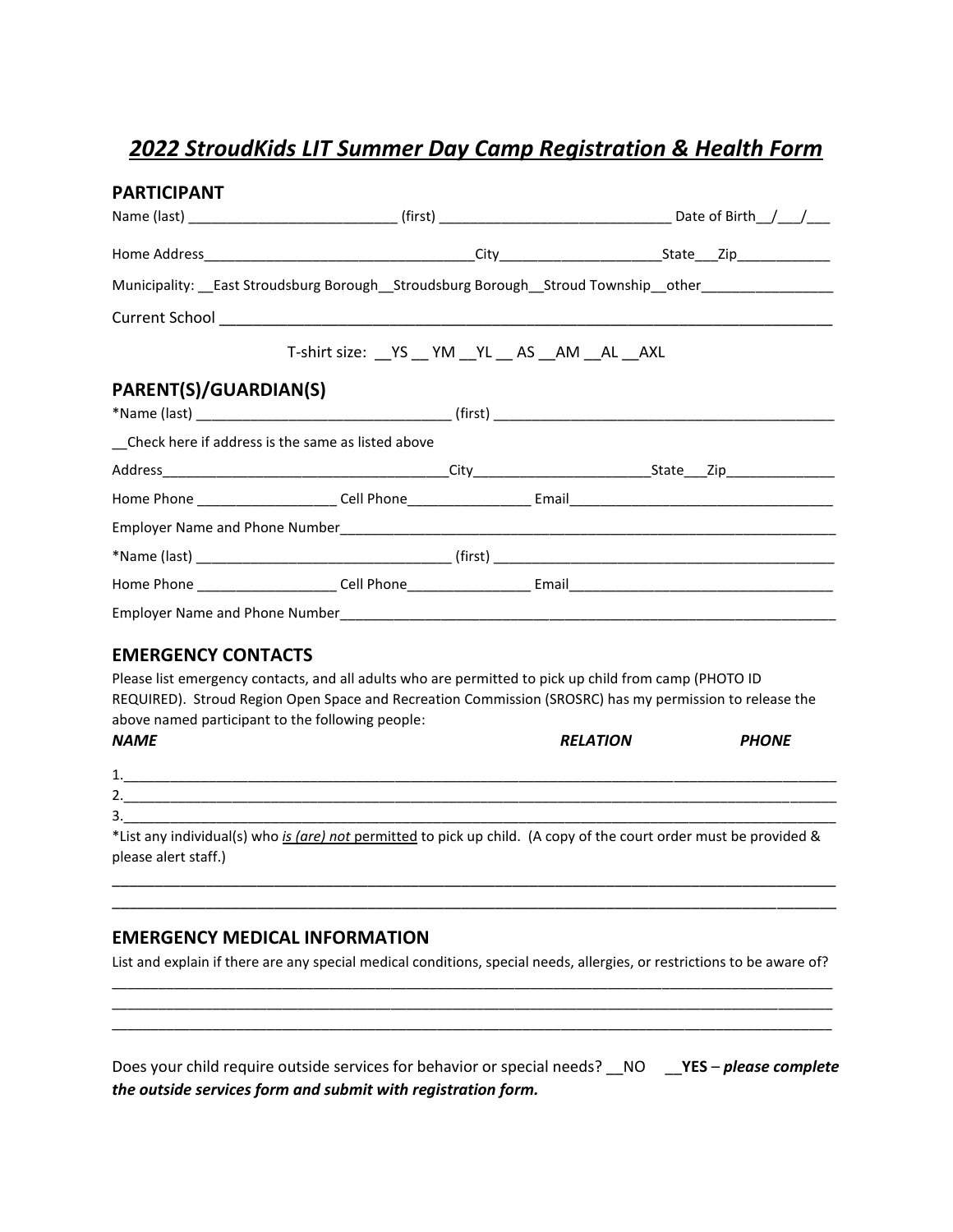## **AUTHORIZATIONS:**

Permission is given to SROSRC for the following (*initial all that apply):*

- My child may participate in swimming, water activities, & sporting activities
- \_\_\_ My child may be given medication by SROSRC Staff. I understand a medication authorization letter must be completed by a prescribing physician prior to administering (including prescription and over counter medicines not needing to be administered by a nurse) (A)

| <b>Name</b><br>of Medication | Strength<br>(e.g. 50 mg) | <b>Dosage</b><br>(e.g. 1 pill/5ml) | Time to<br>be taken | Prescribing<br>Physician | <b>Reason for</b><br><b>Taking</b> | <b>Additional</b><br><b>Instruction</b> |
|------------------------------|--------------------------|------------------------------------|---------------------|--------------------------|------------------------------------|-----------------------------------------|
|                              |                          |                                    |                     |                          |                                    |                                         |
|                              |                          |                                    |                     |                          |                                    |                                         |
|                              |                          |                                    |                     |                          |                                    |                                         |

In an emergency, SROSRC has my permission to administer first aid (B)

\_\_\_ I *DO NOT* wish my child to have *ANY medical treatment*

## **NOTICE OF RISK AND LIABILITY RELEASE**

- 1. I hereby give my permission for my child to participate in the StroudKids Summer Day Camp ("Camp") program and activities
- 2. I attest that my child is in good health and in proper physical condition to participate in Camp. I have listed any activity restrictions, allergies, medications taken by the child, or any other needs on this form. Further, I agree that I will notify the staff immediately should my child's health condition change at any time during participation in Camp. If I believe the conditions at Camp to be unsafe, I will discontinue my child's participation and notify the appropriate staff.
- 3. I understand, and acknowledge that any and all rules, guidelines, and safety procedures of Camp are established for the safety and protection of all participants, including my child. I agree, on behalf of myself and my child, that we will comply with all rules and policies established by Camp, and will obey all staff, employees and assistants, of Camp and SROSRC.
- 4. I recognize, understand, and acknowledge that participation in Camp may involve risk and danger of serious bodily injury, permanent disability, paralysis and death.
- 5. I acknowledge that SROSRC prohibits the use of controlled substances, tobacco products, alcoholic beverages, and possession of weapons at all Camp locations. Failure to comply with these restrictions will result in immediate dismissal of your child from Camp with no refund of your registration fees.
- 6. I recognize that failure to comply with the rules and guidelines may result in immediate suspension or dismissal from Camp.
- 7. The staff and/or sponsors have my permission to photograph my child. I understand that these photographs may be used in promotional brochures, flyers, or news releases.
- 8. In consideration of my child's participation in Camp, I the under-signed, on behalf of myself and my minor child, do hereby release, discharge, and covenant not to sue SROSRC, its directors, service providers, members, volunteers, and employees from all liability, claims, demands, losses, or damages on my account caused or alleged to be caused in whole or in part by the negligence of SROSRC, including negligent rescue operations. I further agree that if, despite the Release, I, the minor, or anyone on the minor's behalf makes a claim against SROSRC, I will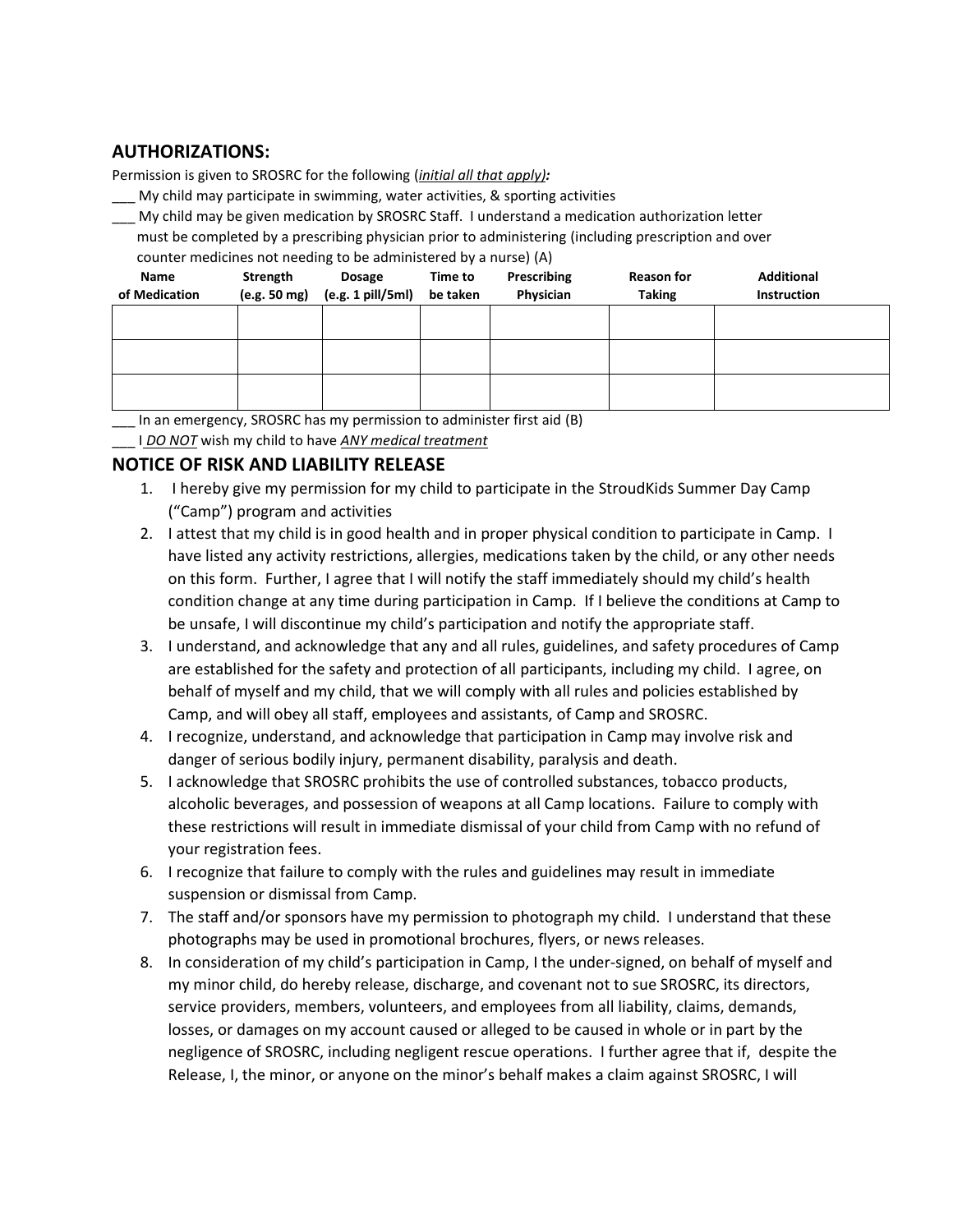indemnify, save, and hold harmless SROSRC from any litigation expenses, attorney fees, loss, liability, damage, or any costs that may incur as the result of any such claim.

#### **Program Refund Policy**

All refunds/withdrawals from a camp session must be done in writing. Refunds will be processed within 30 days of approved request. Refunds/credits will be issued as follows:

- $\triangleright$  Requests made two weeks in advance of registered week(s) will receive a full refund; minus the \$35 administrative fee.
- $\triangleright$  Requests less than two weeks but more than 48 hours in advance will receive a refund of 50% of the registration fee.
- $\triangleright$  If you do not request a refund at least 48 hours before the first day of registered week(s), no refund will be granted.
- $\triangleright$  If a program is cancelled a full refund will be issued.
- $\triangleright$  In the event a child is suspended or dismissed from the camp program a refund will not be issued.

#### *I HAVE READ AND UNDERSTAND THE AUTHORIZATIONS, NOTICE OF RISK AND LIABILITY RELEASE, AND THE PROGRAM REFUND POLICY*

| Signature_ |                    | Date              |                                     |  |
|------------|--------------------|-------------------|-------------------------------------|--|
| Camp Fee   | <b>Before Camp</b> | <b>After Camp</b> | <b>Total Due by</b><br>May 29, 2020 |  |
|            |                    |                   |                                     |  |
|            |                    |                   |                                     |  |

*\_\_\_Payment in Full*: \_\_\_\_\_Date Received \_\_\_\_\_\_\_ Amount \_\_\_\_\_\_\_\_Cash/Check/Credit Card

*\_\_\_Payment Plan: I acknowledge that payment must be made in full by June 13, 2022. Outstanding balances could result in delay or being withdrawal from camp.*

*Signature: \_\_\_\_\_\_\_\_\_\_\_\_\_\_\_\_\_\_\_\_\_\_\_\_\_\_\_\_\_\_\_\_\_\_\_\_\_\_\_\_\_ Date: \_\_\_\_\_\_\_\_\_\_\_\_\_\_\_\_\_\_\_\_\_\_\_\_\_\_\_\_\_*

**For Office Use Only:**

|               |                        | Cash, Check or |                          | Employee |
|---------------|------------------------|----------------|--------------------------|----------|
| Date Received | <b>Amount Received</b> | Credit Card    | <b>Balance Remaining</b> | Initials |
|               |                        |                |                          |          |
|               |                        |                |                          |          |
|               |                        |                |                          |          |
|               |                        |                |                          |          |

## *Checklist of forms to be completed & turned in with application*

**\_Registration Form \_Outside Service Form (if applicable) \_ 2 Letters of Reference**